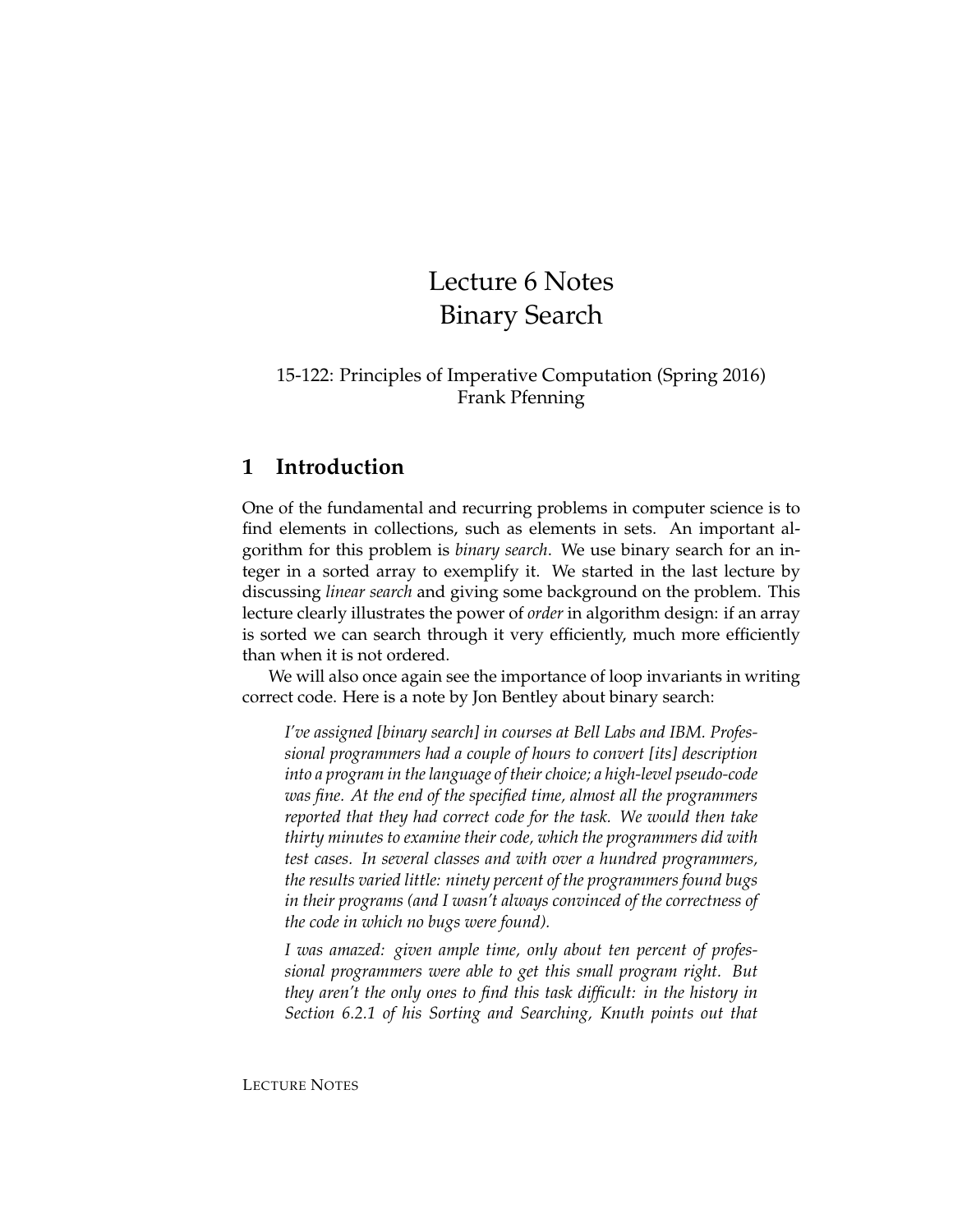*while the first binary search was published in 1946, the first published binary search without bugs did not appear until 1962.*

*—Jon Bentley,* Programming Pearls *(1st edition), pp.35–36*

I contend that what these programmers are missing is the understanding of how to use loop invariants in composing their programs. They help us to make assumptions explicit and clarify the reasons *why* a particular program is correct. Part of the magic of pre- and post-conditions as well as loop invariants and assertions is that they *localize* reasoning. Rather than having to look at the whole program, or the whole function, we can focus on individual statements tracking properties via the loop invariants and assertions.

The learning goals for this lecture are as follows:

**Computational Thinking:** Obtaining an exponential speed-up by partitioning the problem space — a prelude to a more general technique called divide-and-conquer.

**Algorithms and Data Structures:** Binary search.

**Programming:** Using loop invariants as a design tool for programs.

#### **2 Binary Search**

Can we do better than searching through the array linearly? If you don't know the answer already it might be surprising that, yes, we can do *significantly* better! Perhaps almost equally surprising is that the code is almost as short! However, this will require the array to be *sorted*.

Before we write the code, let us describe the algorithm. We start searching for x by examining the *middle element* of the sorted array. If it is smaller than x, then x must be in the upper half of the array (if it is there at all); if it is greater than  $x$ , then  $x$  must be in the lowe half. Now we continue by restricting our attention to either the upper or lower half, again finding the middle element and proceeding as before.

We stop if we either find  $x$ , or if the size of the subarray shrinks to zero, in which case  $x$  cannot be in the array.

Before we write a program to implement this algorithm, let us analyze the running time. Assume for the moment that the size of the array is a power of 2, say  $2^k$ . Each time around the loop, when we examine the middle element, we cut the size of the subarrays we look at in half. So before the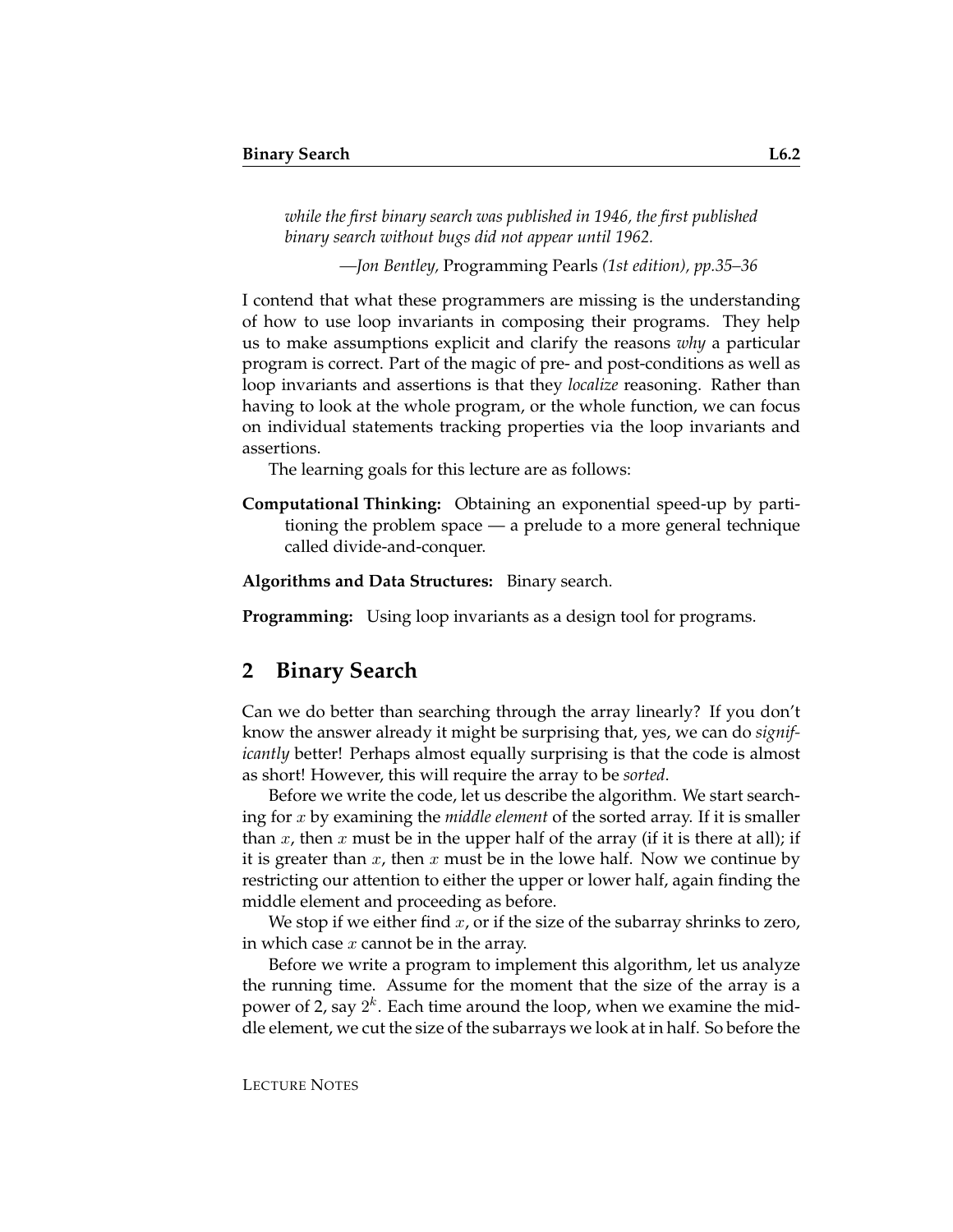first iteration the size of the subarray of interest is  $2^k$ . After the second iteration it is of size  $2^{k-1}$ , then  $2^{k-2}$ , etc. After  $k$  iterations it will be  $2^{k-k}=1$ , so we stop after the next iteration. Altogether we can have at most  $k + 1$ iterations. Within each iteration, we perform a constant amount of work: computing the midpoint, and a few comparisons. So, overall, when given a size of array  $n$  we perform  $c \times \log_2(n)$  operations (for some constant  $c$ ). $^1$  $^1$ 

If the size n is not a power of 2, then we can round n up to the next power of 2, and the reasoning above still applies. For example, if  $n = 13$ we round it up to  $16 = 2^4$ . The actual number of steps can only be smaller than this bound, because some of the actual subintervals may be smaller than the bound we obtained when rounding up  $n$ .

The logarithm grows much slower than the linear function that we obtained when analyzing linear search. As before, suppose we double the size of the input,  $n' = 2 \times n$ . Then the number of operations will be  $c \times \log(2 \times n) = c \times (\log(2) + \log(n)) = c \times (1 + \log(n)) = c + c \times \log(n)$ . So the number of operations increases only by a constant amount  $c$  when we double the size of the input. Considering that the largest representable positive number in 32-bit two's complement representation is  $2^{31}$  – 1 (about 2 billion) binary search even for unreasonably large arrays will only traverse the loop 31 times!

# **3 Implementing Binary Search**

The specification for binary search is the same as for linear search.

```
1 int binsearch(int x, int[] A, int n)
_2 //@requires \theta \leq n && n \leq \text{length}(A);
3 //@requires is_sorted(A, 0, n);
4 /*@ensures (-1 == \result && !is_in(x, A, 0, n))
5 || ((0 <= \result && \result < n) && A[\result] == x);
6 \frac{6}{7}7 ;
```
We declare two variables, lo and hi, which hold the lower and upper end of the subinterval in the array that we are considering. We start with lo as 0 and hi as  $n$ , so the interval includes 10 and excludes hi. This often

<span id="page-2-0"></span><sup>&</sup>lt;sup>1</sup>In general in computer science, we are mostly interested in logarithm to the base 2 so we will just write  $log(n)$  for log to the base 2 from now on unless we are considering a different base.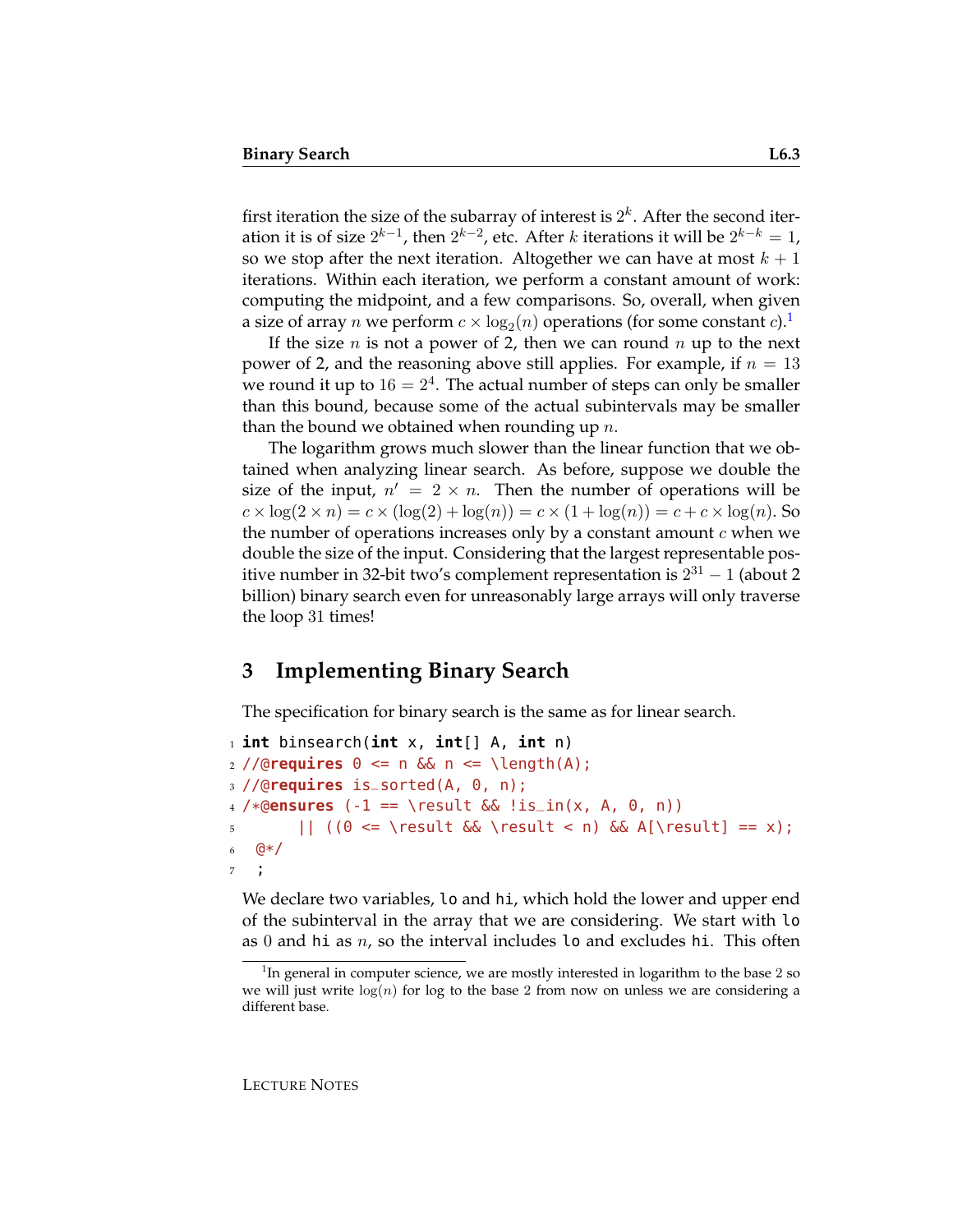turns out to be a convenient choice when computing with arrays (but see Exercise [1\)](#page-14-0).

The **for** loop from linear search becomes a **while** loop, exiting when the interval has size zero, that is,  $\log \theta = \sin \theta$ . We can easily write the first loop invariant, relating lo and hi to each other and the overall bound of the array.

```
1 int binsearch(int x, int[] A, int n)
2 //@requires 0 \le n && n \le \text{length}(A);
3 //@requires is_sorted(A, 0, n);
4 /*@ensures (-1 == \result && !is_in(x, A, 0, n))
5 || ((0 <= \result && \result < n) && A[\result] == x);
6 Q^*/7 { int lo = 0;
s int hi = n;
9 while (lo < hi)
10 //@loop_invariant 0 <= lo && lo <= hi && hi <= n;
11 \quad \text{f}// ...??...
    }
   return -1;
  }
```
In the body of the loop, we first compute the midpoint *mid*. By elementary arithmetic it is indeed between  $\ln \ln h$ .

Next in the loop body we check if  $A[mid] = x$ . If so, we have found the element and return mid.

```
1 int binsearch(int x, int[] A, int n)
 // ... contract elided ...
7 { int lo = 0;
s int hi = n;
9 while (lo < hi)
10 //@loop_invariant 0 <= lo && lo <= hi && hi <= n;
11 //@loop_invariant ...??...
_{12} int mid = lo + (hi-lo)/2;
13 //@assert lo <= mid && mid < hi;
14 if (A[mid] == x) return mid;
      // ...??...
    }
   return -1;
 }
```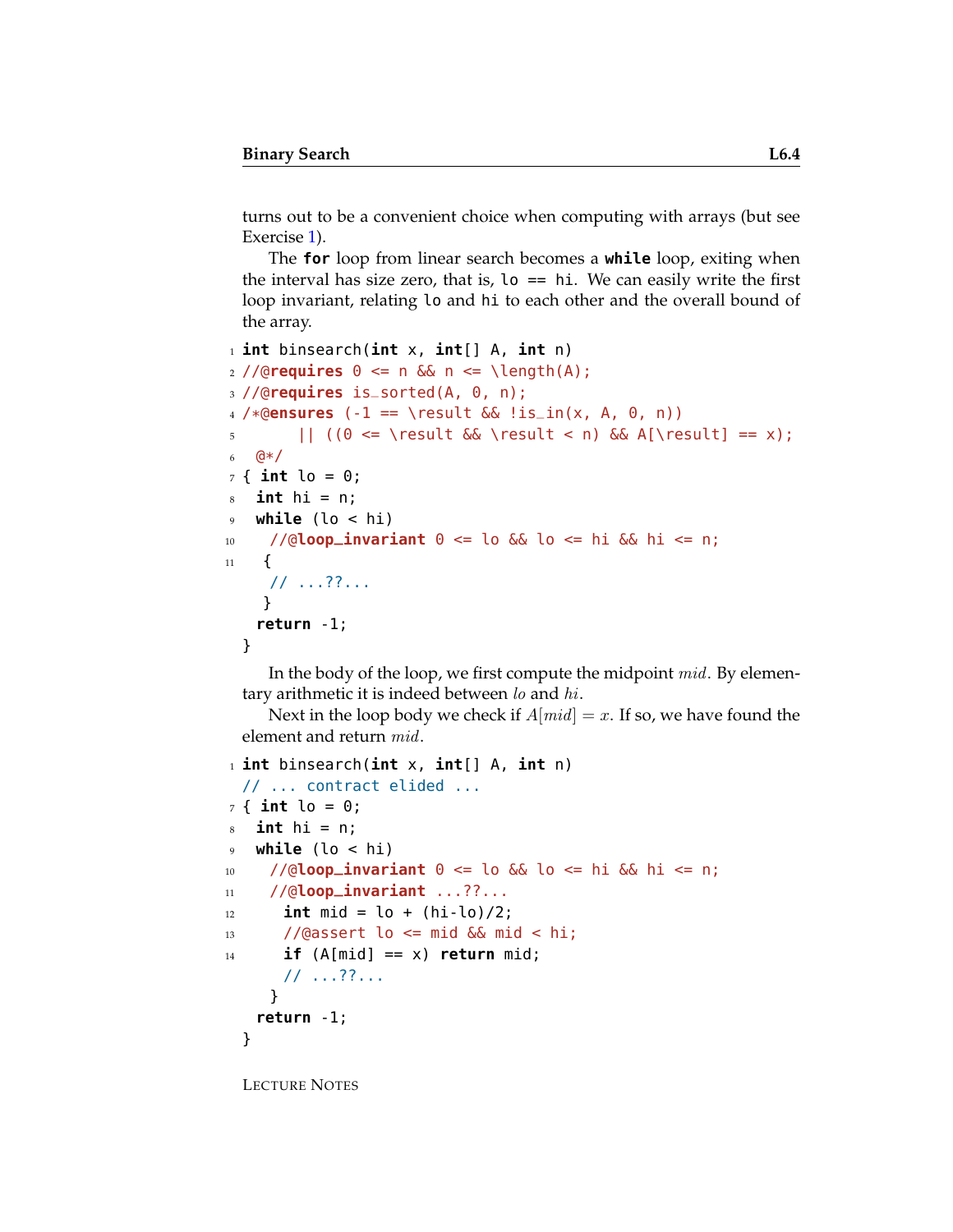Now comes the hard part. What is the missing part of the invariant? The first instinct might be to say that x should be in the interval from  $A[*lo*]$ to  $A[hi]$ . But that may not even be true when the loop is entered the first time.

Let's consider a generic situation in the form of a picture and collect some ideas about what might be appropriate loop invariants. Drawing diagrams to reason about an algorithm and the code that we are trying to construct is an extremely helpful general technique.



The red box around elements 2 through 5 marks the segment of the array still under consideration. This means we have *ruled out* everything to the right of (and including) hi and to the left of (and not including) lo. Everything to the left is ruled out, because those values have been recognized to be strictly less than  $x$ , while the ones on the right are known to be strictly greater than  $x$ , while the middle is still unexplored.

We can depict this as follows:



We can summarize this by stating that  $A[*lo* - 1] < *x*$  and  $A[*hi*] > *x*$ . This implies that x cannot be in the segments  $A[0..b)$  and  $A[hi..n]$  because the array is sorted (so all array elements to the left of  $A[*lo* - 1]$  will also be less than x and all array elements to the right of  $A[hi]$  will also be greater than  $x$ ). For an alternative, see Exercise [2.](#page-14-1)

We can postulate these as invariants in the code.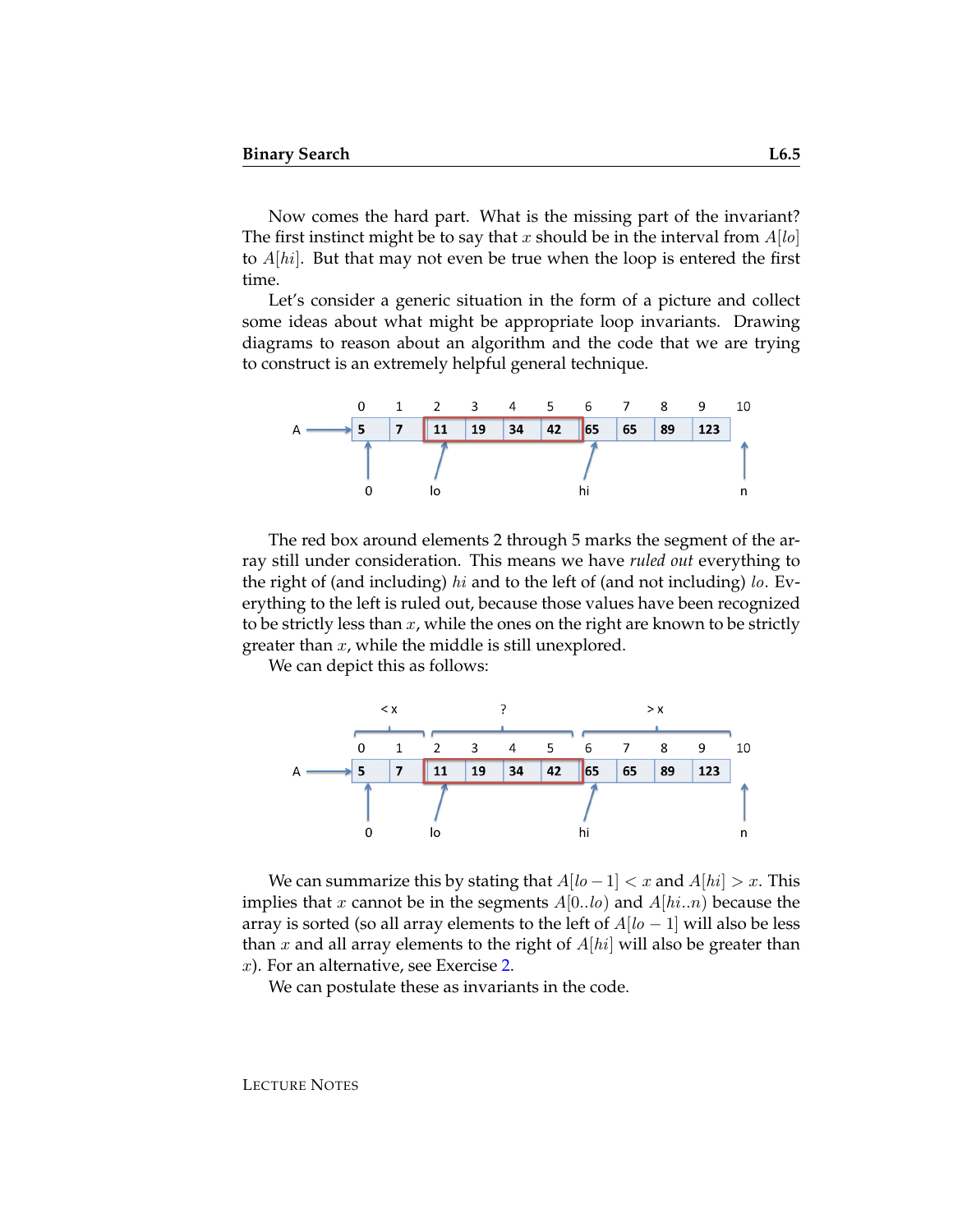```
1 int binsearch(int x, int[] A, int n)
2 //@requires 0 \le n && n \le \lambda length(A);
3 //@requires is_sorted(A, 0, n);
4 /*@ensures (-1 == \result && !is_in(x, A, 0, n))
\left| \right| ((0 <= \result && \result < n) && A[\result] == x);
6 @*/
7 { int lo = 0;
s int hi = n;
9 while (lo < hi)
10 //@loop_invariant 0 <= lo && lo <= hi && hi <= n;
11 //@loop_invariant A[lo-1] < x;
12 //@loop_invariant A[hi] > x;
13 { int mid = lo + (hi-lo)/2;
_{14} if (A[mid] == x) return mid;
      // ...??...
    }
   return -1;
 }
```
Now a very powerful programming instinct should tell you something is fishy. Can you spot the problem with the new invariants even before writing any more code in the body of the loop?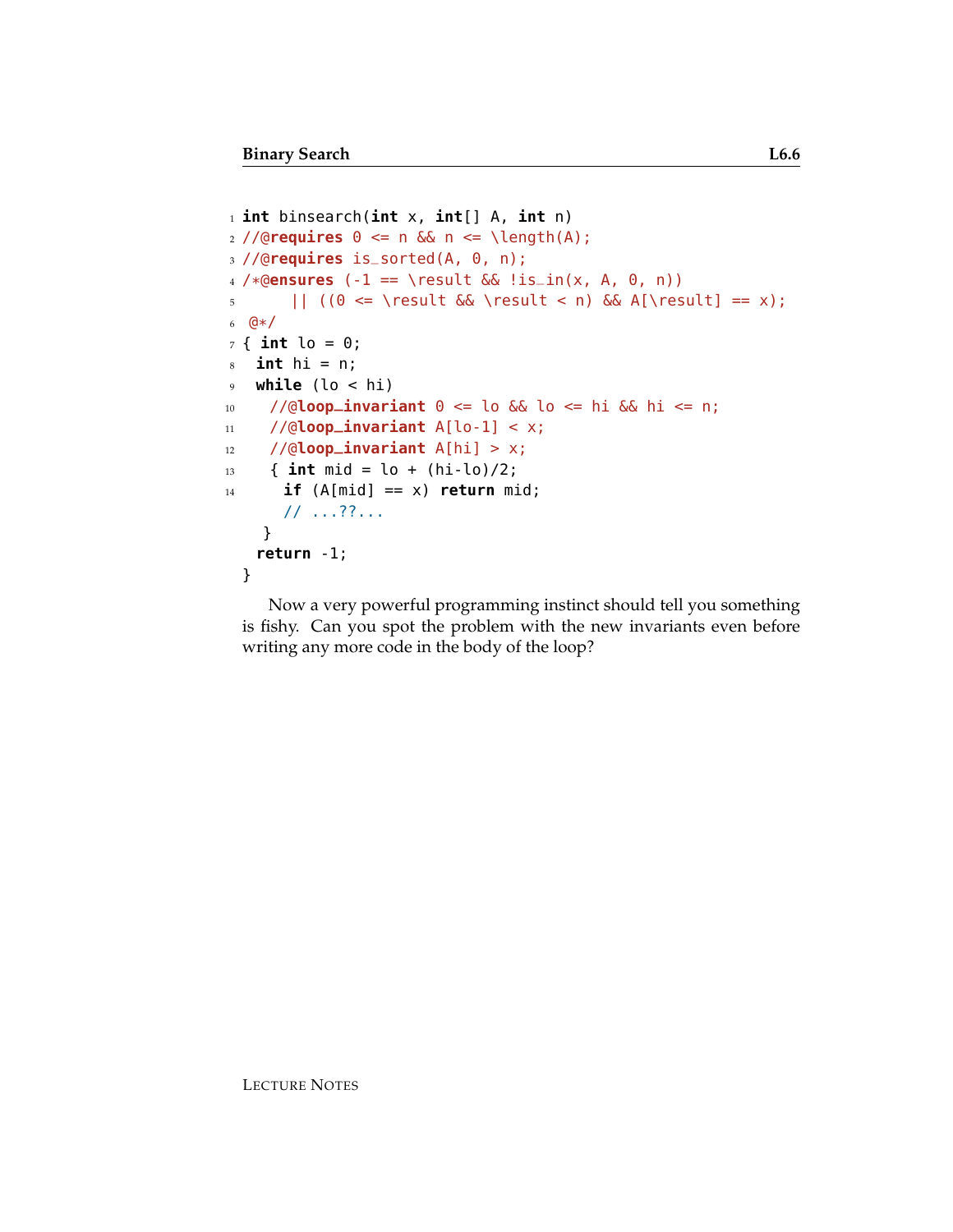*Whenever you access an element of an array, you must have good reason to know that the access will be in bounds!*

In the code we blithely wrote  $A[*lo* - 1]$  and  $A[*hi*]$  because they were in the middle of the array in our diagram. But initially (and potentially through many iterations) this may not be the case. Fortunately, it is easy to fix, following what we did for linear search. Consider the following picture when we start the search.



In this case all elements of the array have to be considered candidates. All elements strictly to the left of 0 (of which there are none) and to the right of  $n$  (of which there are none) have been ruled out. As in linear search, we can add this to the our invariant using disjunction.

```
1 int binsearch(int x, int[] A, int n)
2 //@requires 0 \le n & n \le \text{length}(A);
3 //@requires is_sorted(A, 0, n);
4 /*@ensures (-1 == \result && !is_in(x, A, 0, n))
\left| \right| ((0 <= \result && \result < n) && A[\result] == x);
6 @*/
7 { int lo = 0;
s int hi = n;
9 while (lo < hi)
10 //@loop_invariant 0 <= lo && lo <= hi && hi <= n;
11 //@loop_invariant (lo == \theta || A[lo-1] < x);
12 / (0loop_invariant (hi == n || A[hi] > x);
13 { int mid = lo + (hi-lo)/2;
_{14} if (A[mid] == x) return mid;
      // ...??...
    }
   return -1;
  }
```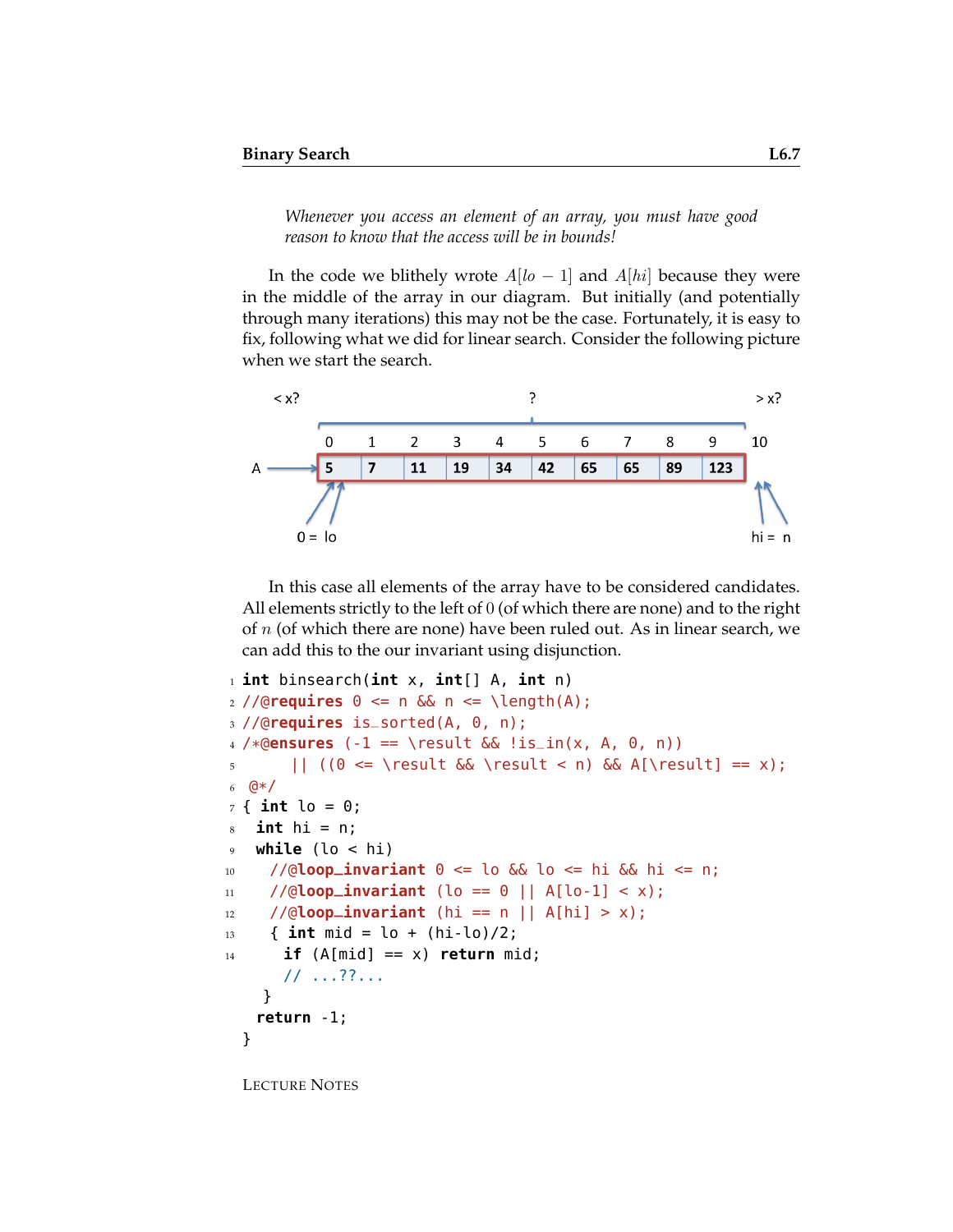At this point, let's check if the loop invariant is strong enough to imply the post-condition of the function. If we return from inside the loop because  $A[mid] = x$  we return  $mid$ , so A[\result] == x as required.

If we exit the loop because  $l_0 < h$  is false, we know  $l_0 = h$ *i*, by the first loop invariant. Now we have to distinguish some cases.

- 1. If  $A[10-1] < x$  and  $A[10] > x$ , then  $A[10] > x$  (since  $I_0 = I_1$ ). Because the array is sorted,  $x$  cannot be in it.
- 2. If  $l_0 = 0$ , then  $hi = 0$ . By the third loop invariant, then either  $n = 0$ (and so the array has no elements and we must return  $-1$ ), or  $A[hi] =$  $A[*lo*] = A[0] > x$ . Because A is sorted, x cannot be in A if its first element is already strictly greater than  $x$ .
- 3. If  $hi = n$ , then  $lo = n$ . By the second loop invariant, then either  $n = 0$ (and so we must return -1), or  $A[n-1] = A[hi-1] = A[10-1] < x$ . Because A is sorted, x cannot be in A if its last element is already strictly less than  $x$ .

Notice that we could verify all this without even knowing the complete program! As long as we can finish the loop to preserve the invariant and terminate, we will have a correct implementation! This would again be a good point for you to interrupt your reading and to try to complete the loop, reasoning from the invariant.

We have already tested if  $A[mid] = x$ . If not, then  $A[mid]$  must be less or greater than  $x$ . If it is less, then we can keep the upper end of the interval as is, and set the lower end to  $mid + 1$ . Now  $A[$ l $o-1]$  < x (because  $A[mid]$  < x and  $l_0 = mid + 1$ ), and the condition on the upper end remains unchanged.

If  $A$ [*mid*]  $> x$  we can set *hi* to *mid* and keep *lo* the same. We do not need to test this last condition, because the fact that the tests  $A[mid] = x$ and  $A[\text{mid}] < x$  both failed implies that  $A[\text{mid}] > x$ . We note this in an assertion.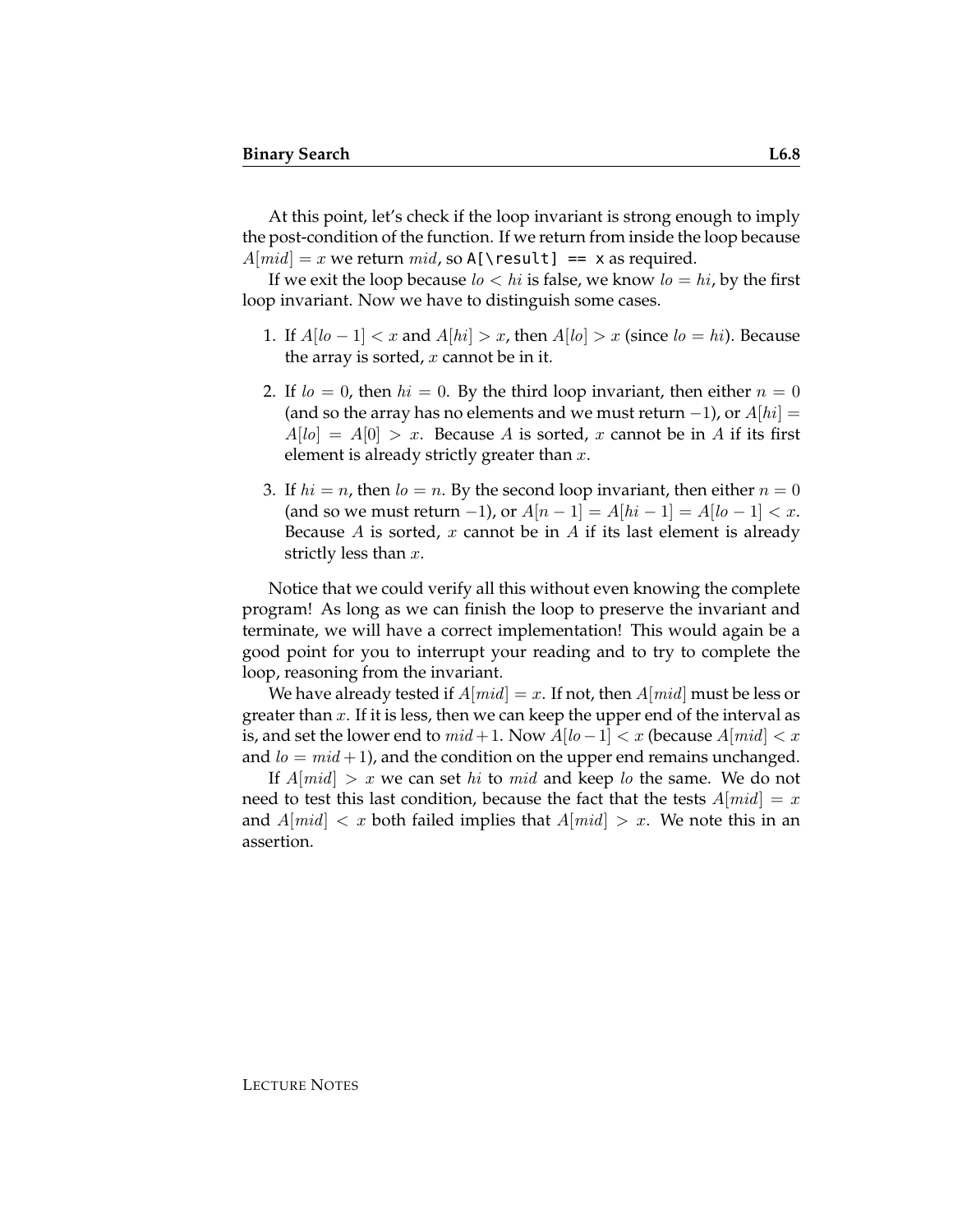```
1 int binsearch(int x, int[] A, int n)
2 //@requires 0 <= n && n <= \length(A);
3 //@requires is_sorted(A, 0, n);
4 /*@ensures (-1 == \result && !is_in(x, A, 0, n))
5 || ((0 <= \result && \result < n) && A[\result] == x);
6 @*/
7 { int lo = 0;
s int hi = n;
9 while (lo < hi)
10 //@loop_invariant 0 <= lo && lo <= hi && hi <= n;
11 //@loop_invariant (lo == 0 || A[lo-1] < x);
12 //@loop_invariant (hi == n || A[hi] > x);
13 { int mid = lo + (hi-lo)/2;
14 //@assert lo <= mid && mid < hi;
15 if (A[\text{mid}] == x) return mid;
16 else if (A[\text{mid}] < x) lo = mid+1;
17 else /*@assert(A[mid] > x);@*/
18 hi = mid;
19 }
20 return -1;
21 }
```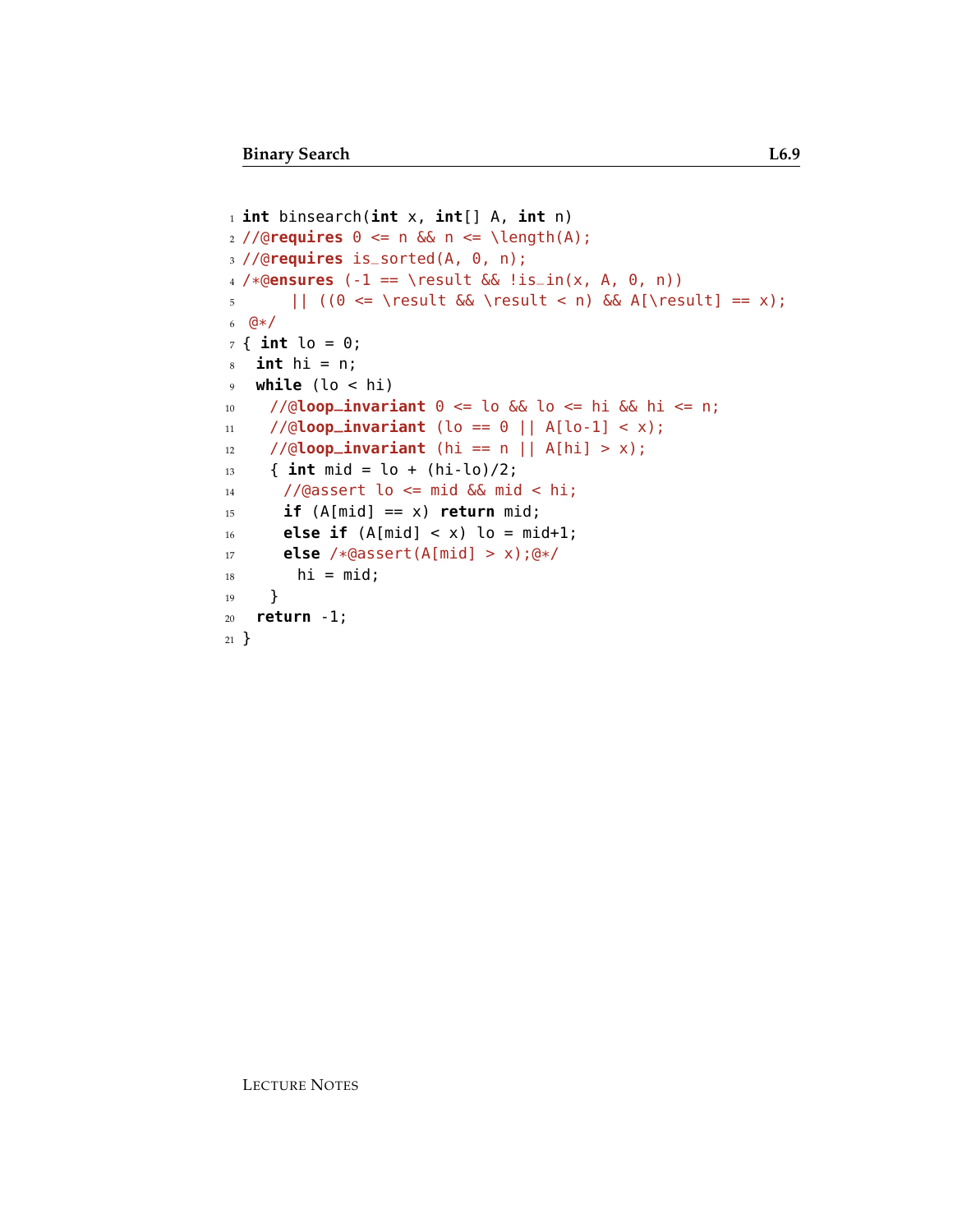Let's set up the proof of the loop invariants more schematically.

- **Init:** When the loop is first reached, we have  $l_0 = 0$  and  $hi = n$ , so the first loop invariant follows from the precondition to the function. Furthermore, the first disjunct in loop invariants two ( $\lambda = 0$ ) and three  $(hi == n)$  is satisfied.
- **Preservation:** Assume the loop invariants are satisfied and we enter the loop:

| $0 \leq lo \leq hi \leq n$                   | $(\ln v 1)$      |
|----------------------------------------------|------------------|
| $(lo = 0 \text{ or } A[lo - 1] < x)$ (Inv 2) |                  |
| $(hi = n \text{ or } A[hi] > x)$             | $(\ln v 3)$      |
| lo < hi                                      | (loop condition) |

We compute  $mid = lo+|(hi-lo)/2|$ . Now we distinguish three cases:

 $A[mid] = x$ : In that case we exit the function, so we don't need to show preservation. We do have to show the post-condition, but we already considered this earlier in the lecture.

 $A[mid] < x$ **:** Then

$$
lo' = mid + 1
$$

$$
hi' = hi
$$

The first loop invariant  $0 \leq lo' \leq hi' \leq n$  follows from the formula for mid, our assumptions, and elementary arithmetic. For the second loop invariant, we calculate:

$$
A[lo'-1] = A[(mid + 1) - 1] \text{ since } lo' = mid + 1
$$
  
= A[mid] by arithmetic  
 $< x$  this case A[mid]  $< x$ 

The third loop invariant is preserved, since  $hi' = hi$ .  $A[mid] > x$ **:** Then

$$
lo' = lo
$$
  

$$
hi' = mid
$$

Again, by elementary arithmetic,  $0 \leq lo' \leq hi' \leq n$ . The second loop invariant is preserved since  $lo' = lo$ . For the third loop invariant, we calculate

$$
A[hi'] = A[mid] \text{ since } hi' = mid
$$
  
> x since we are in the case  $A[mid] > x$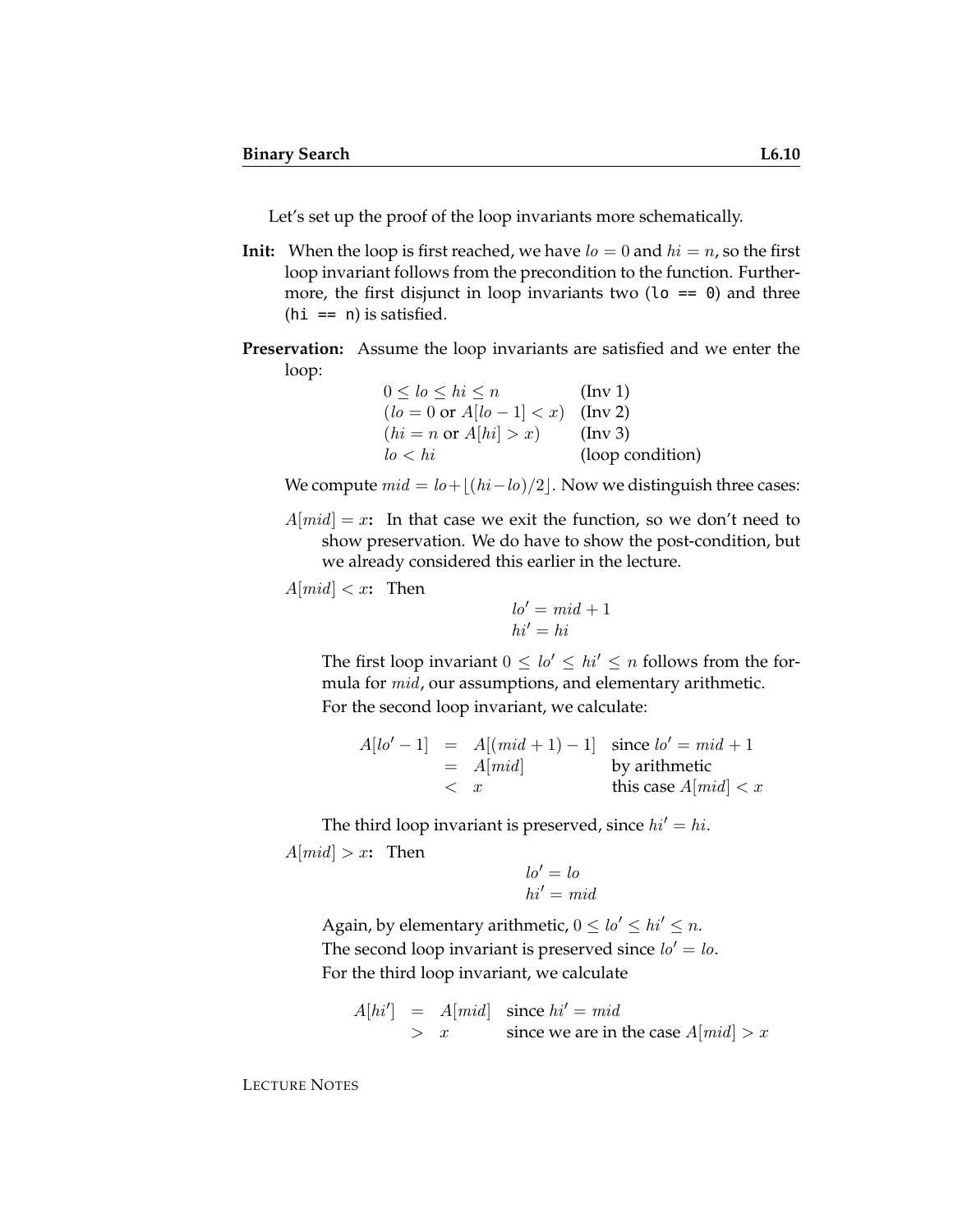# **4 Termination**

Does this function terminate? If the loop body executes, that is,  $\log h / \log h$ , then the interval from lo to hi is non-empty. Moreover, the intervals from lo to mid and from  $mid + 1$  to hi are both strictly smaller than the original interval. Unless we find the element, the difference between  $hi$  and  $lo$  must eventually become 0 and we exit the loop.

# **5 One More Observation**

You might be tempted to calculate the midpoint with

 $13$  **int** mid =  $(\ln + \ln)/2$ ;

but that is in fact incorrect. Consider this change and try to find out why this would introduce a bug.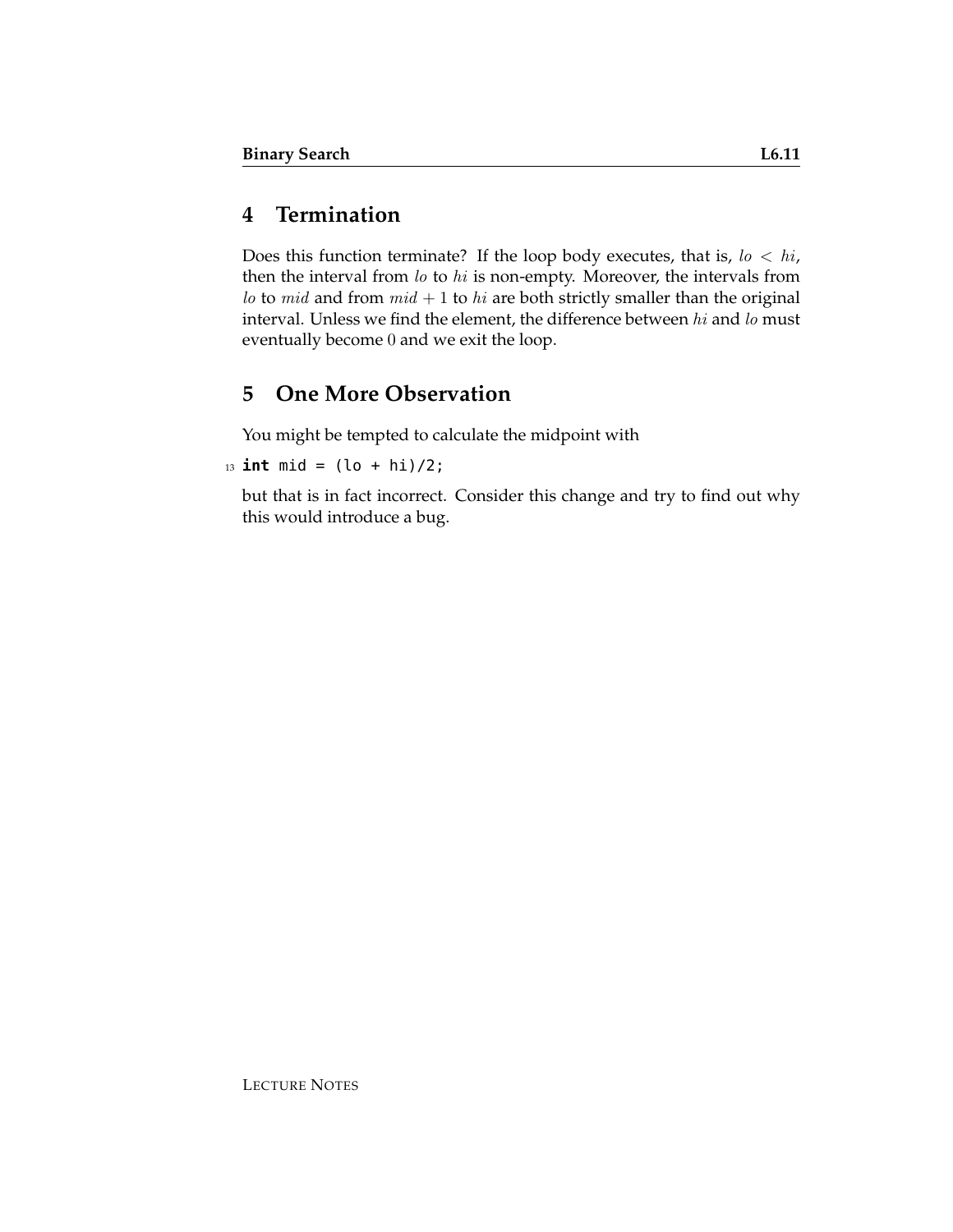Were you able to see it? It's subtle, but somewhat related to other problems we had. When we compute  $(\log h + h\mathbf{i})/2$ ; we could actually have an overflow, if  $l_0 + h_i > 2^{31} - 1$ . This is somewhat unlikely in practice, since  $2^{31} = 2G$ , about 2 billion, so the array would have to have at least 1 billion elements. This is not impossible, and, in fact, a bug like this in the Java libraries<sup>[2](#page-11-0)</sup> was actually exposed.

Fortunately, the fix is simple: because  $l_0 < h_i$ , we know that  $h_i - l_0 > 0$ and represents the size of the interval. So we can divide that in half and add it to the lower end of the interval to get its midpoint.

<sup>13</sup> **int** mid = lo + (hi-lo)/2; // as shown in binary search  $14$  //@assert lo <= mid && mid < hi;

Let us convince ourselves why the assert is correct. The division by two will round to zero, *down* to 0 here, because  $hi - lo > 0$ . Thus,  $0 \leq (hi - lo)/2 <$  $hi - lo$ , because dividing a positive number by two will make it strictly smaller. Hence,

$$
mid = lo + (hi - lo)/2 < lo + (hi - lo) = hi
$$

Since dividing positive numbers by two will still result in a non-negative number, the first part of the assert is correct as well.

$$
mid = lo + (hi - lo)/2 \ge lo + 0 = lo
$$

Other operations in this binary search take place on quantities bounded from above by the **int**  $n$  and thus cannot overflow.

Why did we choose to look at the middle element and not another element at all? Because, whatever the outcome of our comparison to that middle element may be, we maximize how much we have learned about the contents of the array by doing this one comparison. If we find the element, we are happy because we are done. If the middle element is smaller than what we are looking for, however, we are happy as well, because we have just learned that the lower half of the array has become irrelevant. Similarly, if the middle element is bigger, then we have made substantial progress by learning that we never need to look at the upper half of the array anymore. There are other choices, however, where binary search will also still work in essentially the same way.

<span id="page-11-0"></span><sup>&</sup>lt;sup>2</sup>See Joshua Bloch's [Extra, Extra](http://googleresearch.blogspot.com/2006/06/extra-extra-read-all-about-it-nearly.html) blog entry.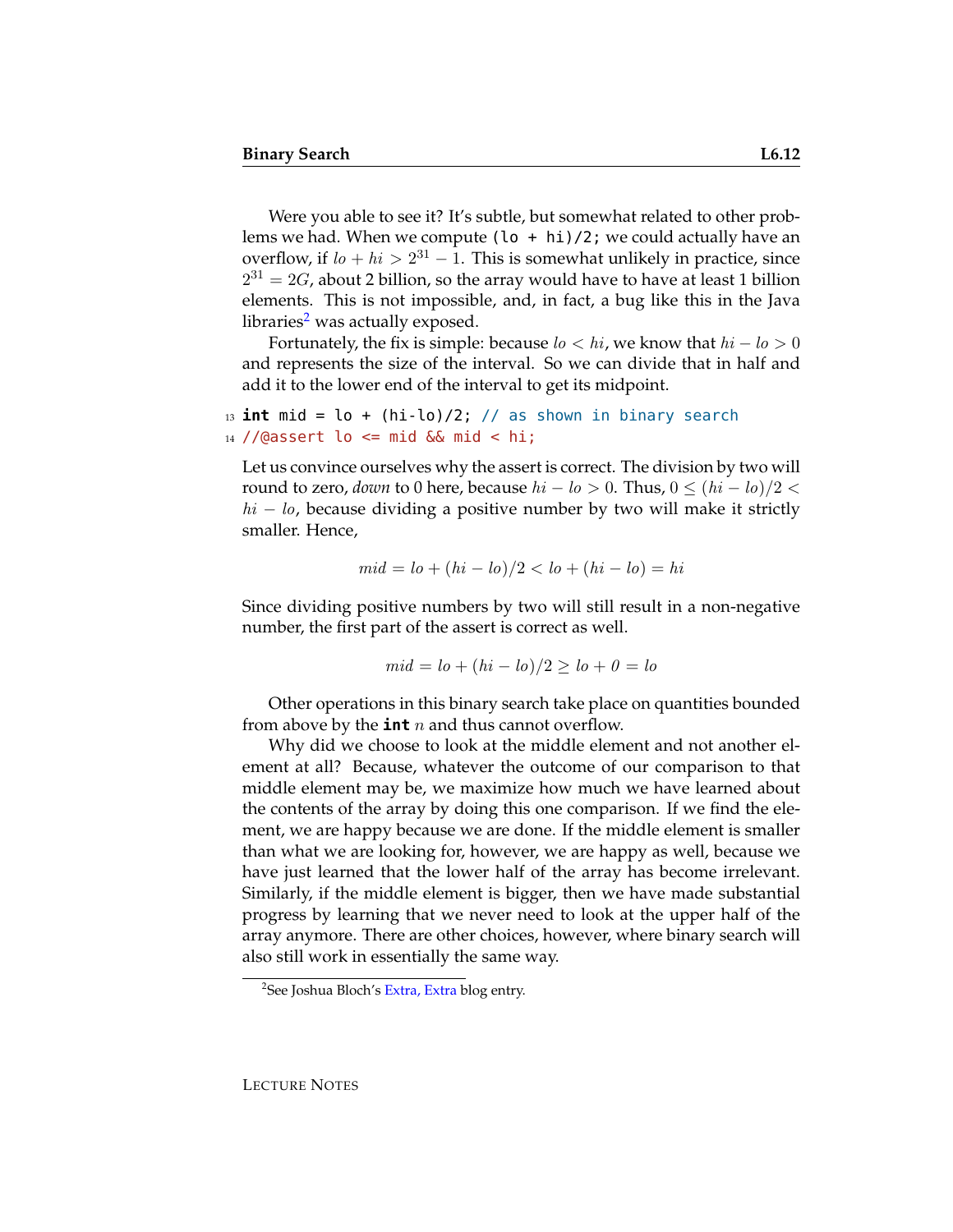#### **6 Some Measurements**

Algorithm design is an interesting mix of mathematics and an experimental science. Our analysis above, albeit somewhat preliminary in nature, allow us to make some predictions of running times of our implementations. We start with linear search. We first set up a file to do some experiments. We assume we have already tested our functions for correctness, so only timing is at stake. See the file search-time.c0 in the code directory for this lecture. We compile this file, together with our implementation from this lecture, with the cc0 command below. We can get an overall end-to-end timing with the Unix time command. Note that we do not use the -d flag, since that would dynamically check contracts and completely throw off our timings.

#### **% cc0 find.c0 find-time.c0 % time ./a.out**

When running linear search 2000 times (1000 times with  $x$  in the array, and 1000 times with random  $x$ ) on  $2^{18}$  elements (256 K elements) we get the following answer

Timing 1000 times with 2^18 elements 0 4.602u 0.015s 0:04.63 99.5**% 0+0k 0+0io 0pf+0w**

which indicates 4.602 seconds of user time.

Running linear search 2000 times on random arrays of size  $2^{18}$ ,  $2^{19}$  and  $2^{20}$  we get the timings on our MacBook Pro

|          | array size time (secs) |
|----------|------------------------|
| $2^{18}$ | 4.602                  |
| $2^{19}$ | 9.027                  |
| $2^{20}$ | 19.239                 |

The running times are fairly close to doubling consistently. Due to memory locality effects and other overheads, for larger arrays we would expect larger numbers.

Running the same experiments with binary search we get

|          | array size time (secs) |
|----------|------------------------|
| $2^{18}$ | 0.020                  |
| $2^{19}$ | 0.039                  |
| $2^{20}$ | 0.077                  |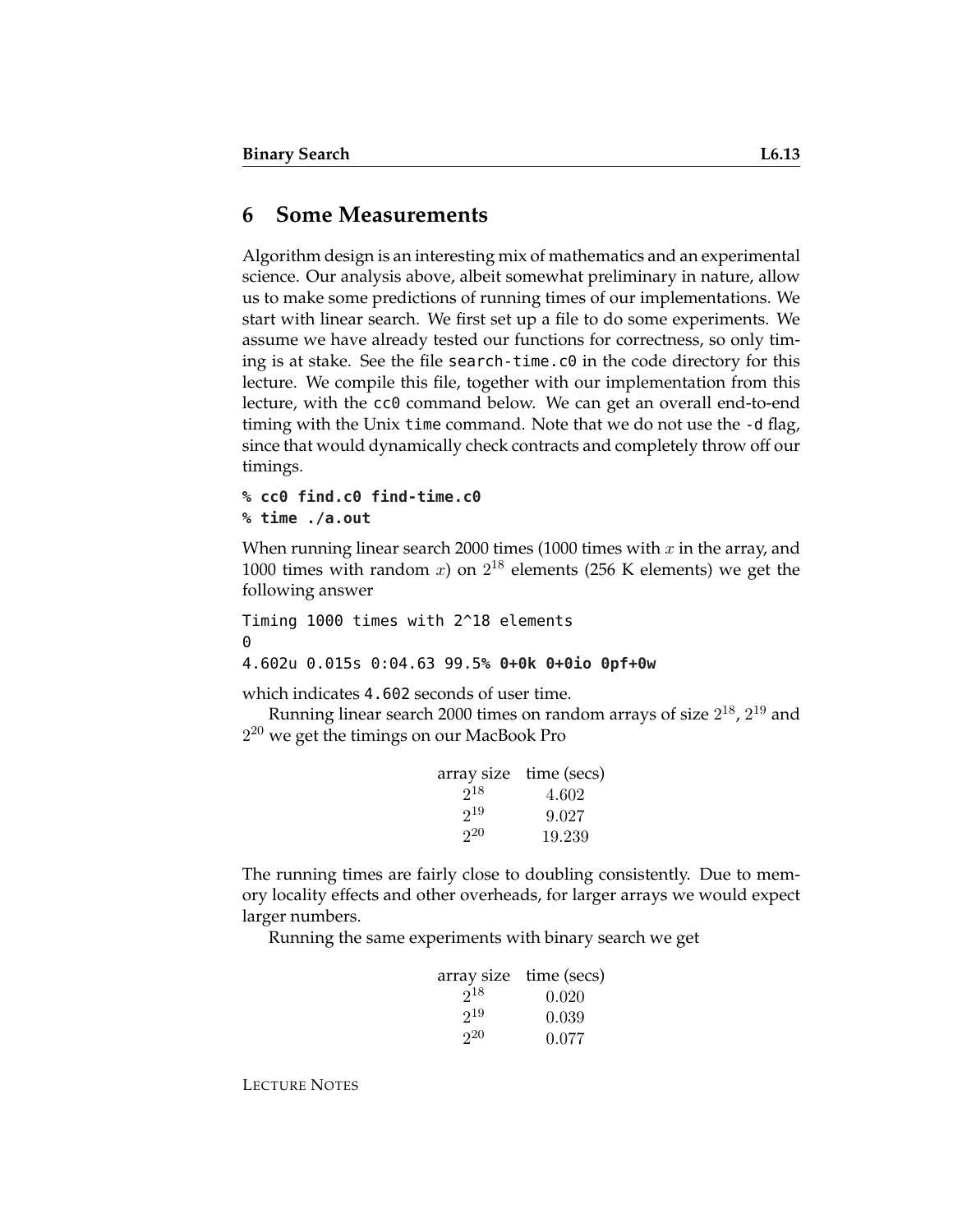which is much, much faster but looks suspiciously linear as well.

Reconsidering the code we see that the time might increase linearly because we actually must iterate over the whole array in order to initialize it with random elements!

We comment out the testing code to measure only the initialization time, and we see that for  $2^{20}$  elements we measure  $0.072$  seconds, as compared to 0.077 which is insignificant. Effectively, we have been measuring the time to set up the random array, rather than to find elements in it with binary search!

This is a vivid illustration of the power of divide-and-conquer. Logarithmic running time for algorithms grow very slowly, a crucial difference to linear-time algorithms when the data sizes become large.